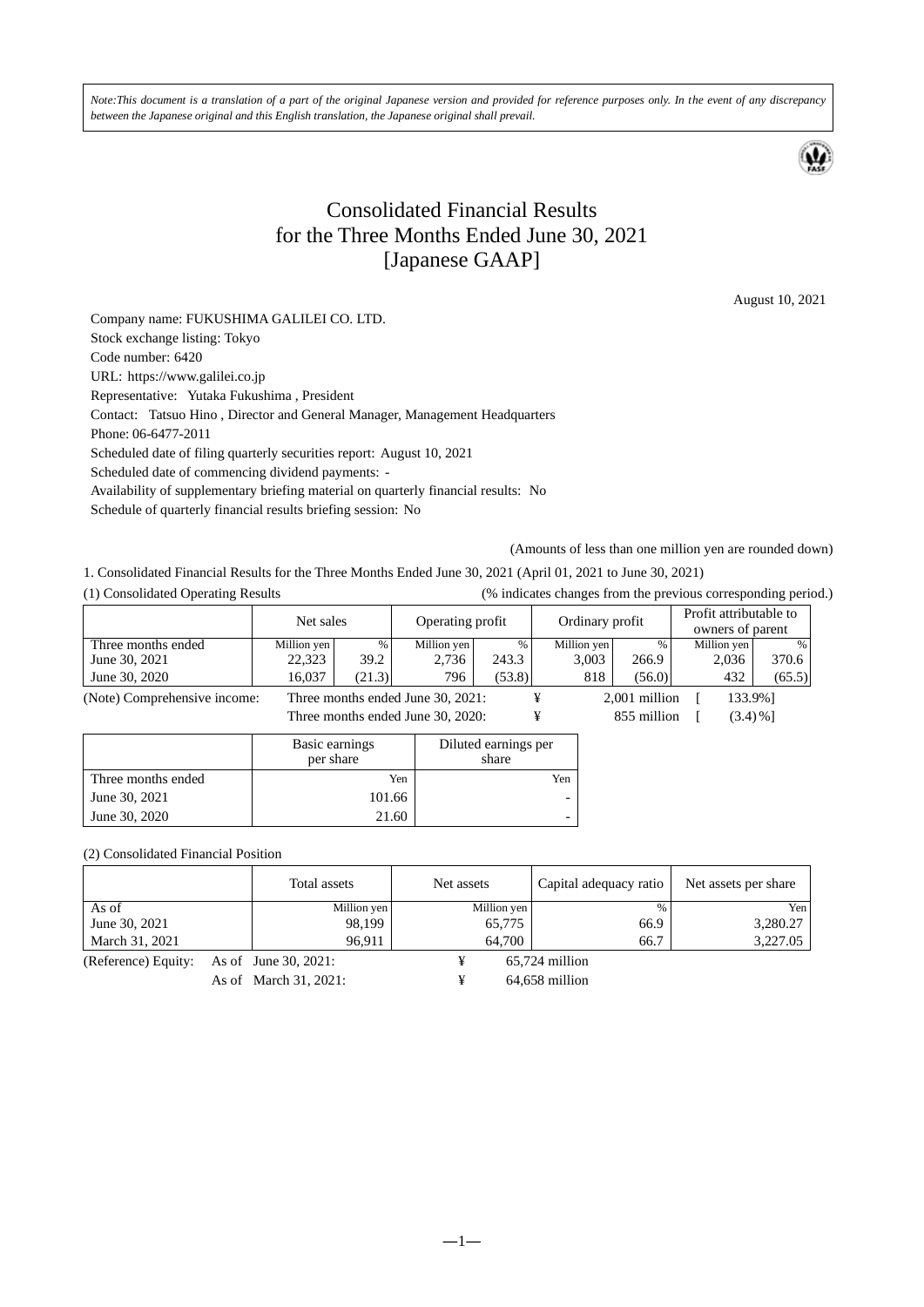#### 2. Dividends

|                                   | Annual dividends         |                    |                    |          |       |  |
|-----------------------------------|--------------------------|--------------------|--------------------|----------|-------|--|
|                                   | 1st<br>quarter-end       | 2nd<br>quarter-end | 3rd<br>quarter-end | Year-end | Total |  |
|                                   | Yen                      | Yen                | Yen                | Yen      | Yen   |  |
| Fiscal year ended March 31, 2021  | $\overline{\phantom{0}}$ | 0.00               | -                  | 53.00    | 53.00 |  |
| Fiscal year ending March 31, 2022 | -                        |                    |                    |          |       |  |
| Fiscal year ending March 31, 2022 |                          | 0.00               | -                  | 53.00    | 53.00 |  |
| (Forecast)                        |                          |                    |                    |          |       |  |

(Note) Revision to the forecast for dividends announced most recently: No

(Note) Breakdown of the 1st quarter dividend for the fiscal year ending March 31, 2022 :

| Commemorative dividend | ven |
|------------------------|-----|
| Special dividend       | ven |

3. Consolidated Financial Results Forecast for the Fiscal Year Ending March 31, 2022(April 01, 2021 to March 31, 2022)

| (% indicates changes from the previous corresponding period.) |             |      |                  |      |                 |      |                                               |      |                             |
|---------------------------------------------------------------|-------------|------|------------------|------|-----------------|------|-----------------------------------------------|------|-----------------------------|
|                                                               | Net sales   |      | Operating profit |      | Ordinary profit |      | Profit attributable<br>to owners of<br>parent |      | Basic earnings<br>per share |
|                                                               | Million yen | %    | Million yen      | %    | Million yen     | %    | Million yen                                   | %    | Yen                         |
| Six months ended<br>September 30, 2021                        | 41,873      | 10.6 | 4.591            | 37.8 | 4.815           | 41.0 | 3,249                                         | 45.9 | 162.19                      |
| Full year                                                     | 86.916      | 5.4  | 9.101            | 13.0 | 9.510           | 9.9  | 6.423                                         | 2.0  | 320.57                      |

(Note) Revision to the financial results forecast announced most recently: No

\* Notes:

|              | (1) Changes in significant subsidiaries during the three months ended June 30, 2021 |     |  |
|--------------|-------------------------------------------------------------------------------------|-----|--|
|              | (changes in specified subsidiaries resulting in changes in scope of consolidation): | No. |  |
| New \,       | - (Company name:                                                                    |     |  |
| Exclusion: - | (Company name:                                                                      |     |  |

(2) Accounting policies adopted specially for the preparation of quarterly consolidated financial statements: No

(3) Changes in accounting policies, changes in accounting estimates and retrospective restatement

1) Changes in accounting policies due to the revision of accounting standards: Yes

2) Changes in accounting policies other than 1) above: No

3) Changes in accounting estimates: No

4) Retrospective restatement: No

(4) Total number of issued shares (common shares)

1) Total number of issued shares at the end of the period (including treasury shares):

| June 30, 2021:  | 22,066,160 shares |
|-----------------|-------------------|
| March 31, 2021: | 22,066,160 shares |

2) Total number of treasury shares at the end of the period:

| June 30, 2021:  | 2,029,795 shares |
|-----------------|------------------|
| March 31, 2021: | 2,029,795 shares |

3) Average number of shares during the period:

| Three months ended June 30, 2021: | 20,036,365 shares |
|-----------------------------------|-------------------|
| Three months ended June 30, 2020: | 20,036,486 shares |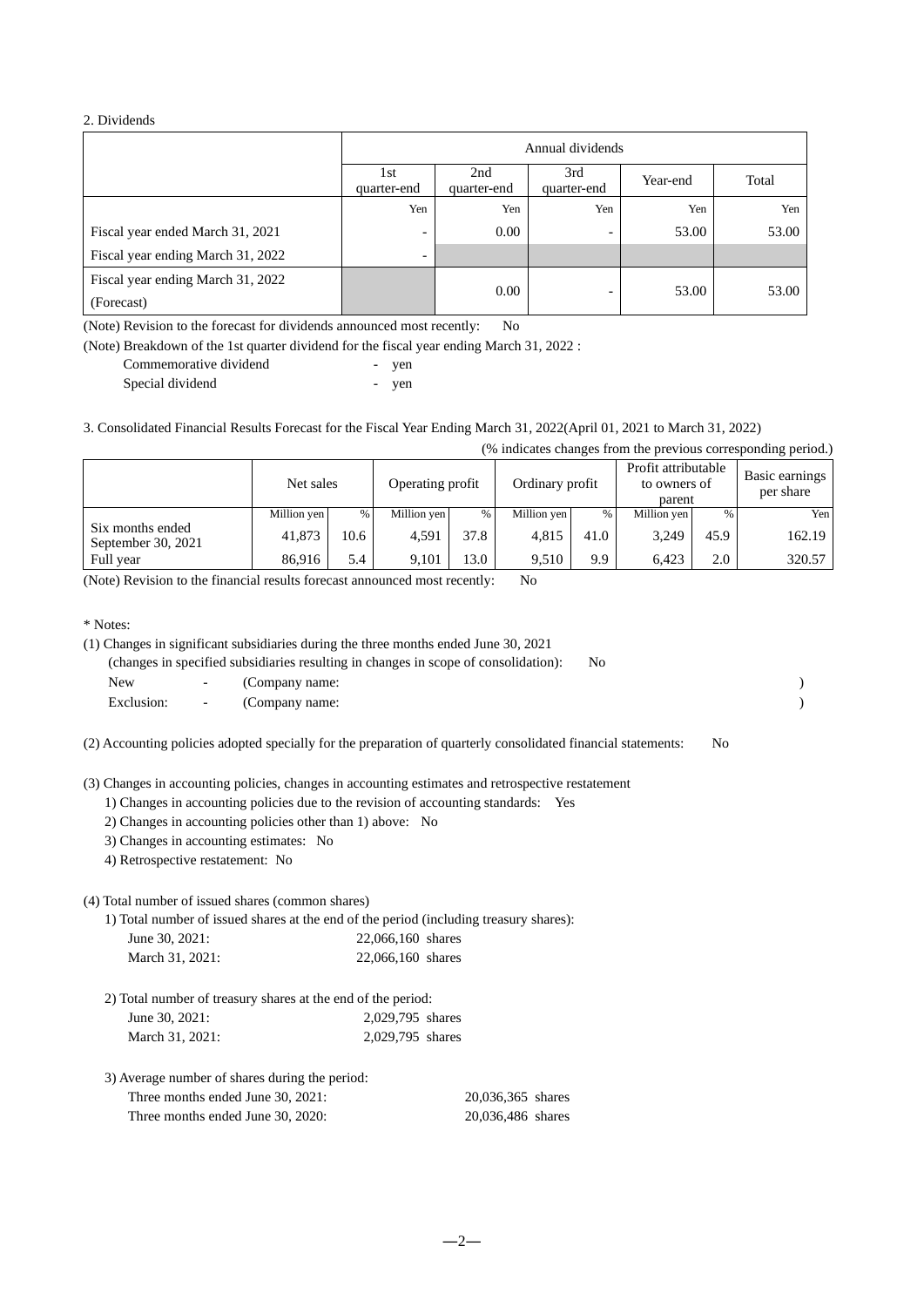## Quarterly Consolidated Financial Statements

Quarterly Consolidated Balance Sheets

|                                                                         |                     | (Million yen)      |
|-------------------------------------------------------------------------|---------------------|--------------------|
|                                                                         | As of March 31,2021 | As of June 30,2021 |
| Assets                                                                  |                     |                    |
| Current assets                                                          |                     |                    |
| Cash and deposits                                                       | 39,918              | 42,027             |
| Notes and accounts receivable - trade                                   | 17,963              |                    |
| Notes and accounts receivable - trade, and contract<br>assets           |                     | 17,081             |
| Electronically recorded monetary claims -<br>operating                  | 2,718               | 3,262              |
| Merchandise and finished goods                                          | 2,232               | 2,421              |
| Work in process                                                         | 1,515               | 1,660              |
| Raw materials and supplies                                              | 2,250               | 2,208              |
| Other                                                                   | 1,619               | 1,161              |
| Allowance for doubtful accounts                                         | (1,132)             | (1, 134)           |
| Total current assets                                                    | 67,085              | 68,689             |
| Non-current assets                                                      |                     |                    |
| Property, plant and equipment                                           |                     |                    |
| Buildings and structures, net                                           | 8,357               | 8,576              |
| Machinery, equipment and vehicles, net                                  | 1,317               | 1,247              |
| Land                                                                    | 7,086               | 7,091              |
| Other, net                                                              | 861                 | 610                |
| Total property, plant and equipment                                     | 17,623              | 17,524             |
| Intangible assets                                                       | 365                 | 389                |
| Investments and other assets                                            |                     |                    |
| Investment securities                                                   | 8,145               | 8,178              |
| Deferred tax assets                                                     |                     | 173                |
| Retirement benefit asset                                                | 180                 | 166                |
| Other                                                                   | 3,586               | 3,173              |
| Allowance for doubtful accounts                                         | (74)                | (95)               |
| Total investments and other assets                                      | 11,836              | 11,596             |
| Total non-current assets                                                | 29,825              | 29,510             |
| Total assets                                                            | 96,911              | 98,199             |
| Liabilities                                                             |                     |                    |
| <b>Current liabilities</b>                                              |                     |                    |
| Notes and accounts payable - trade                                      | 20,835              | 21,882             |
| Income taxes payable                                                    | 1,817               | 1,092              |
| Provision for bonuses                                                   | 1,787               | 2,772              |
| Provision for product warranties                                        | 367                 | 382                |
| Provision for loss on construction contracts                            | 87                  | 87                 |
| Other                                                                   | 5,663               | 4,488              |
| Total current liabilities                                               | 30,559              | 30,706             |
| Non-current liabilities                                                 |                     |                    |
| Deferred tax liabilities                                                | 64                  |                    |
| Provision for retirement benefits for directors (and<br>other officers) | 1,160               | 1,176              |
| Provision for contingent loss                                           | 215                 | 323                |
| Retirement benefit liability                                            | 116                 | 123                |
| Asset retirement obligations                                            | 81                  | 81                 |
| Other                                                                   | 12                  | 12                 |
| Total non-current liabilities                                           | 1,651               | 1,717              |
| <b>Total liabilities</b>                                                | 32,211              | 32,424             |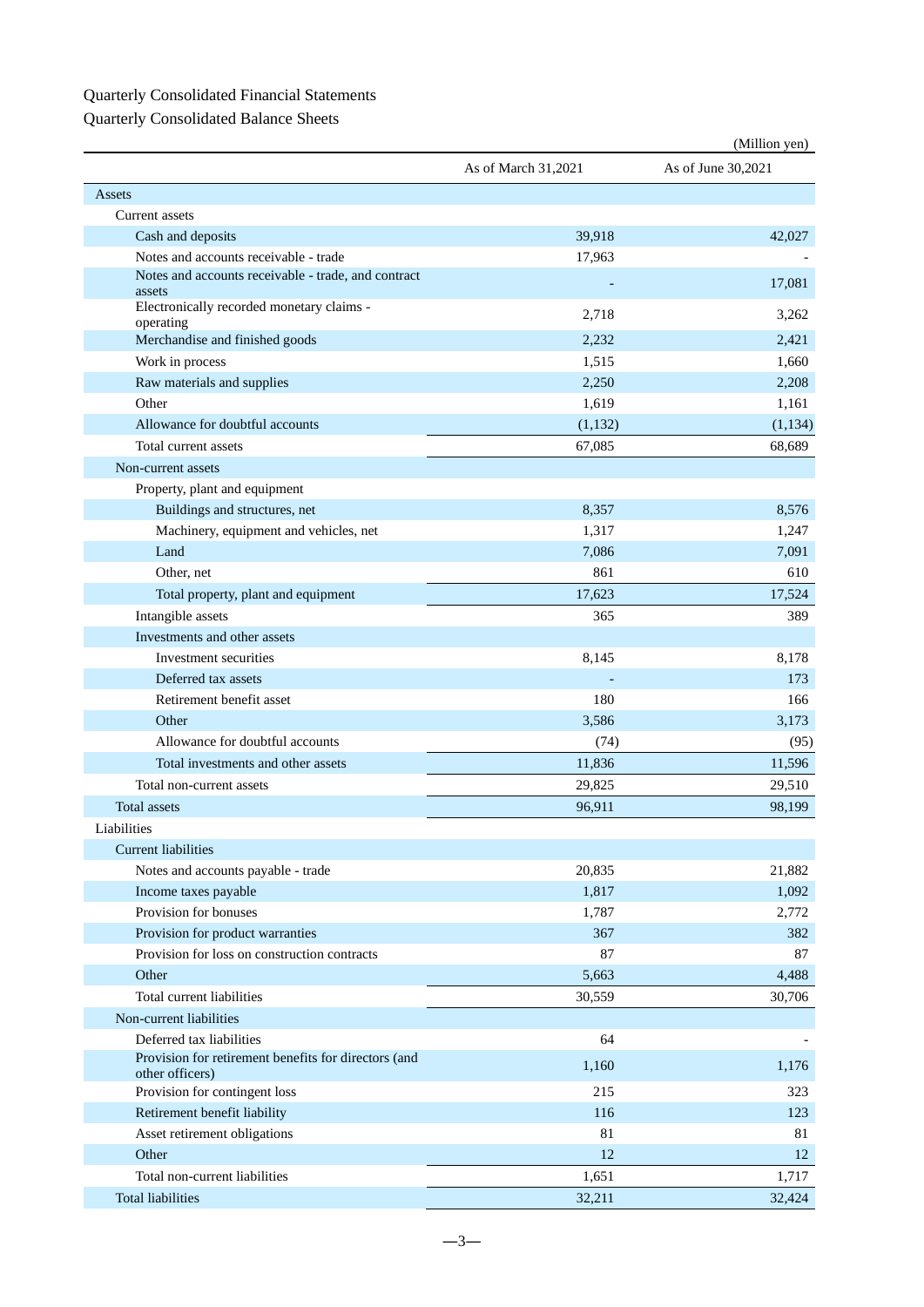|                                                          |                     | (Million yen)      |
|----------------------------------------------------------|---------------------|--------------------|
|                                                          | As of March 31,2021 | As of June 30,2021 |
| Net assets                                               |                     |                    |
| Shareholders' equity                                     |                     |                    |
| Share capital                                            | 2,760               | 2,760              |
| Capital surplus                                          | 3,168               | 3,168              |
| Retained earnings                                        | 57,659              | 58,770             |
| Treasury shares                                          | (3,215)             | (3,215)            |
| Total shareholders' equity                               | 60,373              | 61,483             |
| Accumulated other comprehensive income                   |                     |                    |
| Valuation difference on available-for-sale<br>securities | 4,011               | 4,018              |
| Foreign currency translation adjustment                  | 27                  | 37                 |
| Remeasurements of defined benefit plans                  | 246                 | 184                |
| Total accumulated other comprehensive income             | 4,285               | 4,240              |
| Non-controlling interests                                | 41                  | 50                 |
| Total net assets                                         | 64,700              | 65,775             |
| Total liabilities and net assets                         | 96,911              | 98,199             |

―4―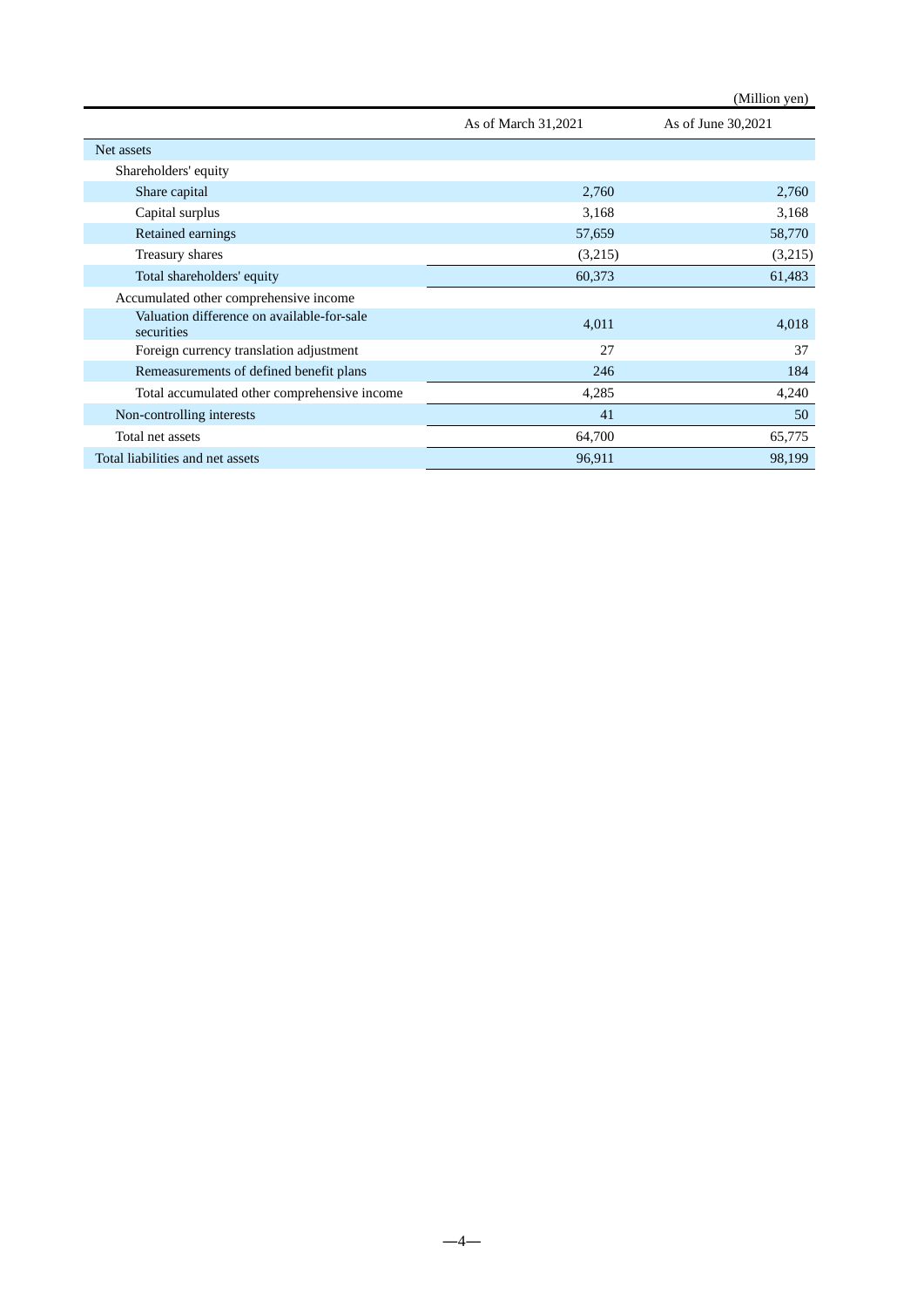## Quarterly Consolidated Statements of Income and Comprehensive Income

| Quarterly Consolidated Statements of Income (For the three months) |  |  |  |
|--------------------------------------------------------------------|--|--|--|
|--------------------------------------------------------------------|--|--|--|

|                                                         |                                            | (Million yen)                              |
|---------------------------------------------------------|--------------------------------------------|--------------------------------------------|
|                                                         | For the three months<br>ended June 30,2020 | For the three months<br>ended June 30,2021 |
| Net sales                                               | 16,037                                     | 22,323                                     |
| Cost of sales                                           | 11,997                                     | 16,096                                     |
| Gross profit                                            | 4,040                                      | 6,226                                      |
| Selling, general and administrative expenses            | 3,243                                      | 3,490                                      |
| Operating profit                                        | 796                                        | 2,736                                      |
| Non-operating income                                    |                                            |                                            |
| Interest income                                         | 7                                          | $\mathfrak{Z}$                             |
| Dividend income                                         | 32                                         | 34                                         |
| Rental income from buildings                            | 25                                         | 28                                         |
| Insurance claim income                                  | $\mathbf{1}$                               |                                            |
| Foreign exchange gains                                  |                                            | 127                                        |
| Reversal of allowance for doubtful accounts             |                                            | 56                                         |
| Other                                                   | 96                                         | 51                                         |
| Total non-operating income                              | 162                                        | 301                                        |
| Non-operating expenses                                  |                                            |                                            |
| Interest expenses                                       | 1                                          |                                            |
| Compensation expenses                                   | 6                                          | 5                                          |
| Foreign exchange losses                                 | 96                                         |                                            |
| Other                                                   | 36                                         | 27                                         |
| Total non-operating expenses                            | 140                                        | 33                                         |
| Ordinary profit                                         | 818                                        | 3,003                                      |
| <b>Extraordinary losses</b>                             |                                            |                                            |
| Provision for contingent loss                           |                                            | 107                                        |
| Total extraordinary losses                              |                                            | 107                                        |
| Profit before income taxes                              | 818                                        | 2,895                                      |
| Income taxes - current                                  | 504                                        | 1,150                                      |
| Income taxes - deferred                                 | (115)                                      | (299)                                      |
| Total income taxes                                      | 389                                        | 851                                        |
| Profit                                                  | 429                                        | 2,044                                      |
| Profit (loss) attributable to non-controlling interests | (3)                                        | 7                                          |
| Profit attributable to owners of parent                 | 432                                        | 2,036                                      |